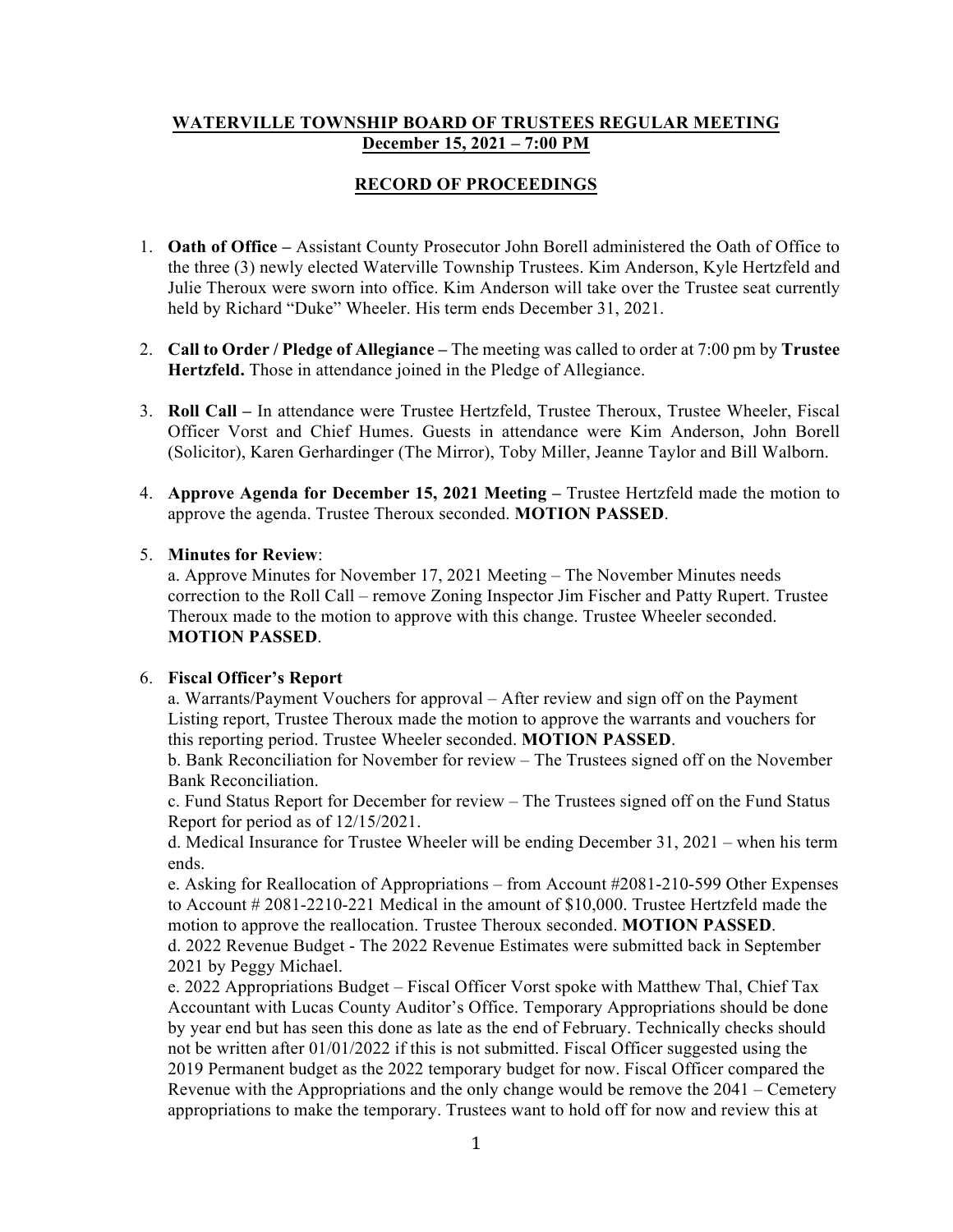the Organizational Meeting.

f. Schedule Organizational Meeting for early January 2022. After brief discussion, Thursday January 06, 2022 was decided as the meeting day at 1 pm. Trustee Theroux made the motion. Trustee Hertzfeld seconded. **MOTION PASSED**.

g. Fiscal Officer asked Trustees to approve hiring a traveling Fiscal Officer to assist her through the year end process, computer upgrade to the new year software and appropriations process. Since she is new to UAN software and has a learning curve, she is asking the for approval to hire Michelle Stahl for 25 hours at \$50 per hour and mileage on a consulting basis.

Trustee Wheeler commented Vorst should resign. Trustee Theroux is very concerned about her lack of knowledge. Both stated they were disappointed Vorst has not involved herself until now. Vorst thought she would not be starting until April. Vorst stated she has called UAN and they will not work with her. She is not an authorized party but she has taken steps to get this corrected. Vorst commented there were no other persons standing in line to take this position. While Trustee Wheeler suggested Vorst could resign, John Borell advised the Trustees could not ask her to resign since she is an elected official. Vorst indicated she intends to move forward in this position as quickly as possible.

Trustee Wheeler was opposed to hiring Stahl as a consultant. She had worked in the past for the township and listed herself as an employee which cost the township money. Trustee Theroux said she does not know if Stahl is the right person for the job. Trustees will hold off on this for now, consider other options and may call a special meeting to discuss this matter. h. 2021 Bridge Inspection Report – Lucas County Engineer's Officer did bridge inspections. The Davis Road bridge was in very good condition and the Winslow Road bridge was in excellent condition. This report will be filed in the office.

i. Spectrum – Chief Humes and Fiscal Officer Vorst need to go to Bowling Green to get their name added to the account if any changed need to be made. Currently, old personnel are listed as contacts.

j. Requested attendance records from Patty Rupert, Zoning Secretary, for both Zoning and Zoning Board of Appeals no later than the  $20<sup>th</sup>$ .

k. Fiscal Officer will be looking into attending UAN/ Audit Training held in Columbus in late January which will fulfill required Ethics training. Will be asking for approval of overnight accommodations, meals and transportation per policy.

l. Trustee Theroux has received the completed audit report. The audit looks clean and thanked temporary Fiscal Officer Peggy Michael for her assistance.

#### 7. **Old Business**

a. Department of Labor has been provided with additional documentation relating to the DOL requested payment for unpaid overtime claim. This is ongoing.

### 8. **New Business**

**a.** 2022 Refuse Calendar – Trustee Hertzfeld has contacted Klumm Brothers for this calendar. Basically, no changes from service from prior year.

b. Zoning Term Expirations:

 i. Rich Hertzfeld, Zoning Commission Board Term, expires 12/31/21, appoints for an additional five (5) year term. Trustee Hertzfeld said Mr. Hertzfeld would like to step down.

 ii. Toby Miller, Board of Zoning Appeals, Term expires 12/31/21, appoints for an additional five (5) year term. Toby is willing to fill the Zoning Commission Board held by Rich Hertzfeld. This will leave opening for Miller's position.

iii. Bob Long, Zoning Commission Board Alternate, Term expires 12/31/21, annual review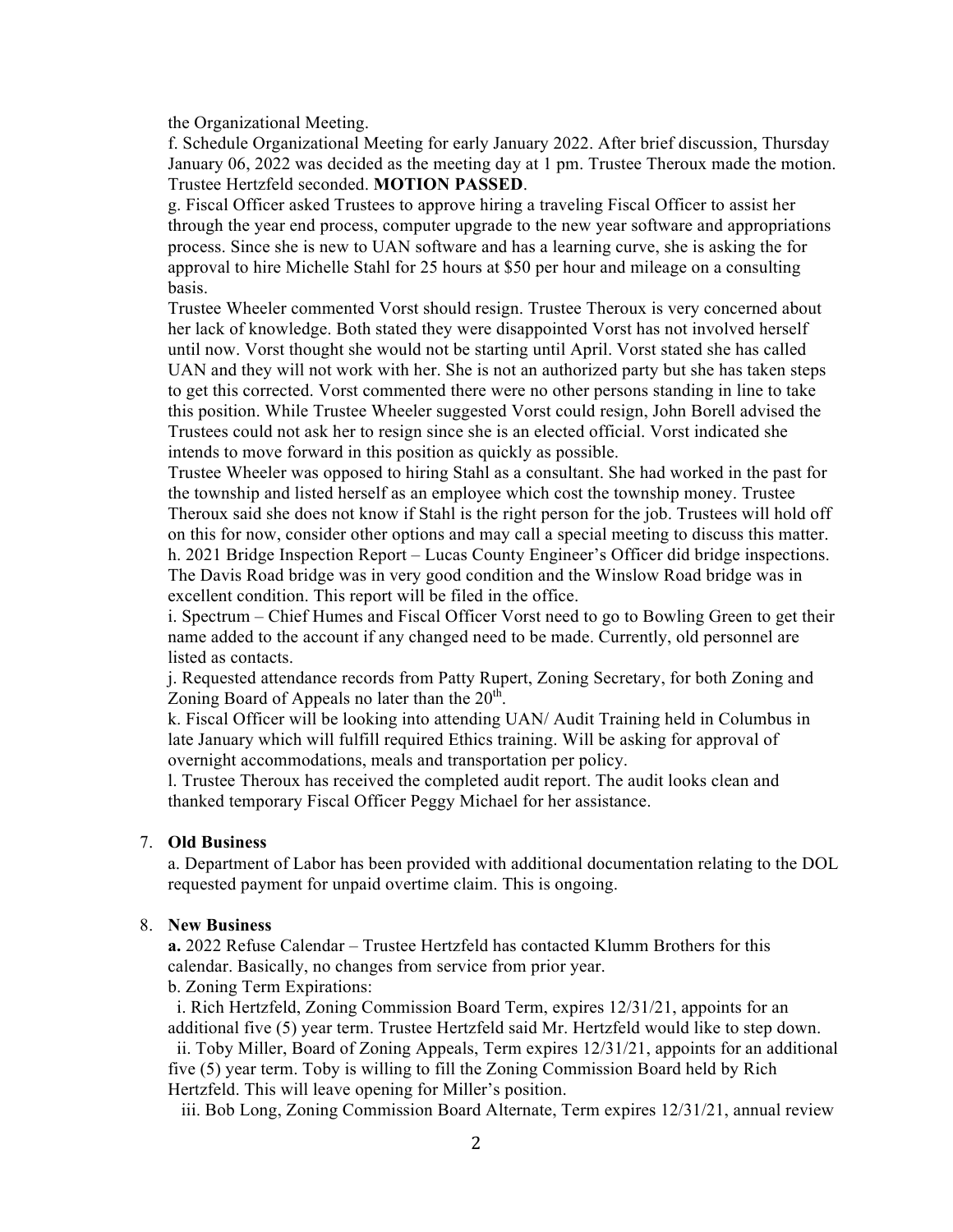needed. Trustee Hertzfeld has contacted him. No return calls yet.

 iv. Patty Rupert, Secretary to both Zoning Boards, term expires 12/31/21, annual renewal needed. Trustee Hertzfeld indicated she is OK for another year.

**c.** Repaving/crack sealing plan 2022 – Trustees will be turning plan into county by the end of year 2022

d. SWU reimbursement – The \$9,000 cost for resident leaf pickup could be picked up by the Lucas County Engineer Office - Storm Water Utility Fund.

e. Introduce Kim Anderson as the New Trustee beginning January 01, 2022.

f. Fire Co-op Board. Trustee Hertzfeld and Jeanne Taylor agreed to serve on the Board on behalf of Waterville Township.

g. Trustee Hertzfeld thanked Trustee Wheeler for his four years of service. Trustee Wheeler gave a little speech – giving credit to the hard work done by the late Trustee Les Disher, the zoning inspector Eric Gay and to Kay Robertson for contributing to the success of this community. He asks the new trustees to do what is best for the township.

#### 9. Department Reports

a. Police Department

 i. Chief Humes gave a personnel update. He indicated the Police building is totally secure now. He is looking into a source for body cams. Fire extinguishers and snow shovels have been placed in the police cars.

 ii. Chief Humes wants to trade in four long guns for four new mid-grade rifles with a life expectancy of 20 years. The cost is \$3,910.60. Trustee Wheeler made the motion to approve. Trustee Hertzfeld seconded. **MOTION PASSED**.

 iii. Chief Humes has one functioning Taser. Requesting four new Tasers, cartridges and training for \$6,500. Trustees are Tabling his for now.

 iv. Chief Humes is looking for one more full time individual to the department. He may have a candidate. Will update us when he knows more.

 v. Chief Humes would like to proceed with a grant request from the OTA (Ohio Township Association) to cover the cost of six super high visibility rain coats in the amount of \$473.90. Trustee Wheeler made the motion to approve the reallocation. Trustee Theroux seconded. **MOTION PASSED**

b. Zoning Inspector Report – Jim Fischer

- i. Permit 038 issued for new home
- ii. 38 permits written to date

iii. Inspector provided report of other items he is working on and next meeting.

10. **Correspondence** – Toby Miller indicated the Waterville Historical Society would like any unwanted documents from the township. The Society would keep any that are of historical value. Trustee Theroux and Trustee Anderson plan to attend Records Retention training in 2022. They will plan to work with the Society.

#### **11. Trustee Reports**

a. Kyle Hertzfeld – nothing to report.

b. Julie Theroux – Crews will be trimming trees around high tension lines along Neowash Road beginning in February.

c. Richard "Duke" Wheeler – nothing to report